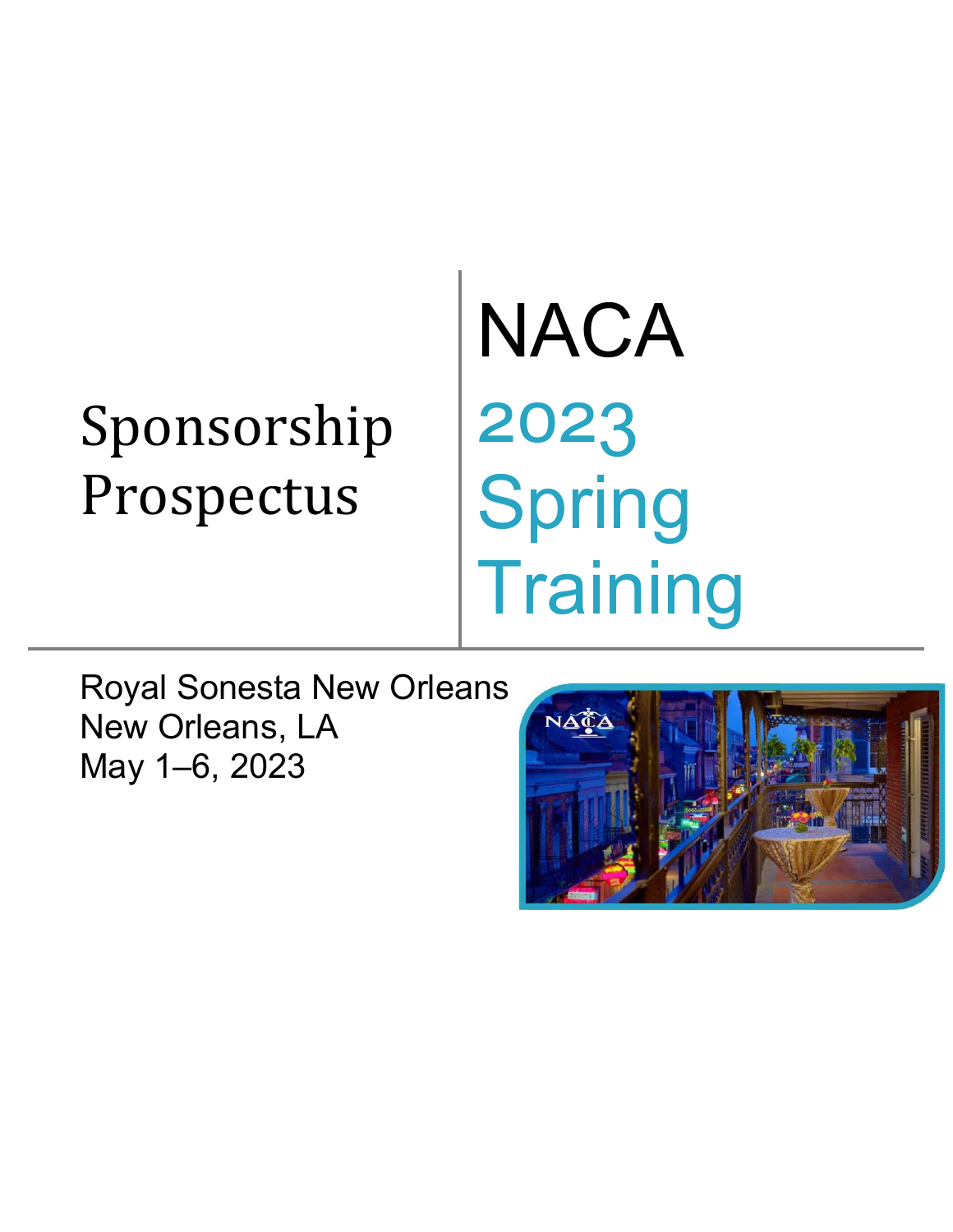## **NACA Spring Training**

The National Association of Consumer Advocates will hold our second conference for 2023. This conference will be our largest and most comprehensive.

We expect approximately 350 consumer attorneys to join us in New Orleans for a three-track conference that is preceded by two days of pre-conference workshops, including a new Class Action workshop and followed by a new Masters' Session for fifty experienced members.

This will be different from other NACA conferences because of its size, its new three-track format, and its focus on offering more networking opportunities for attendees. There are more opportunities for sponsors to have meaningful exchanges with attendees.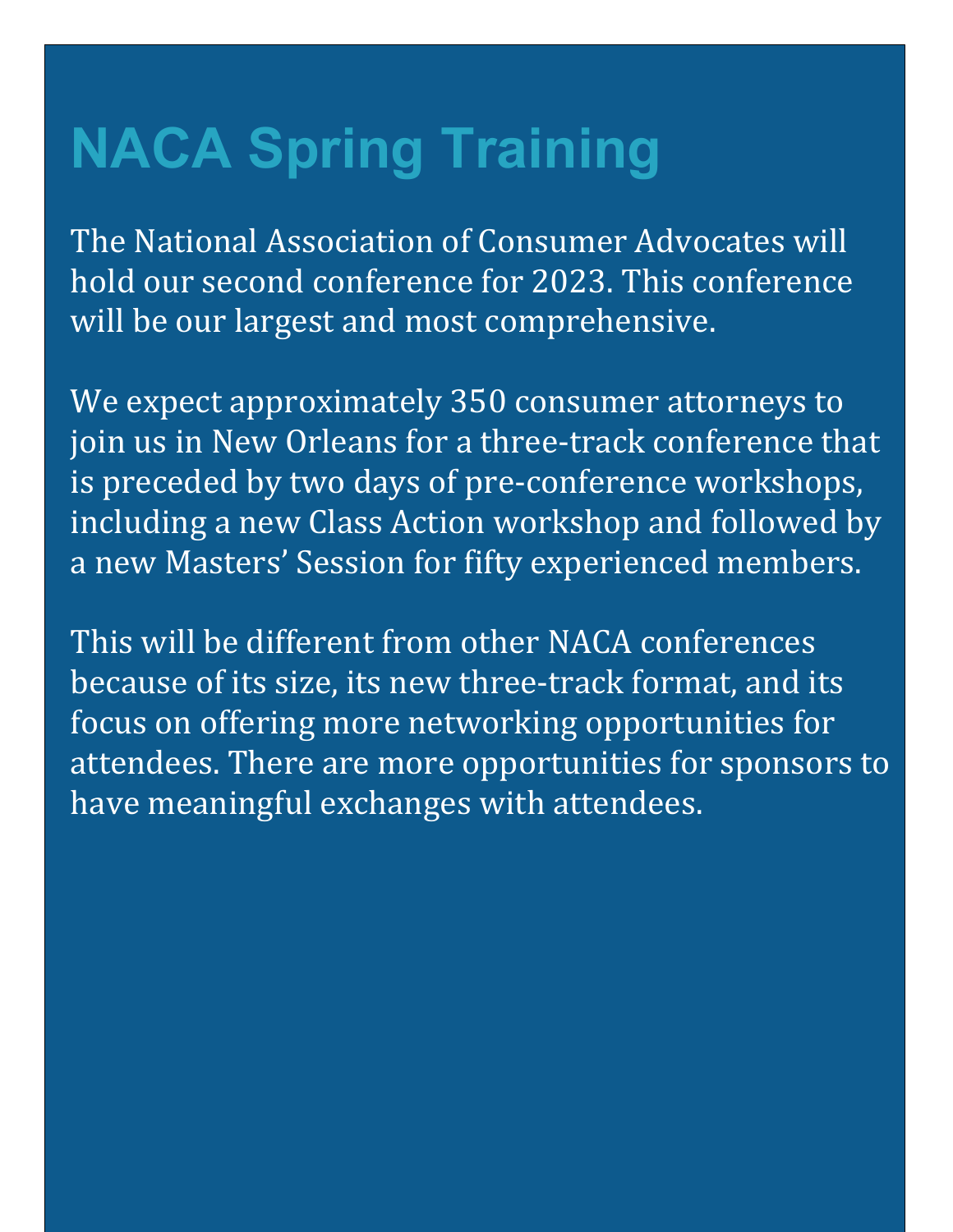### **NACA Spring Training by the Numbers**

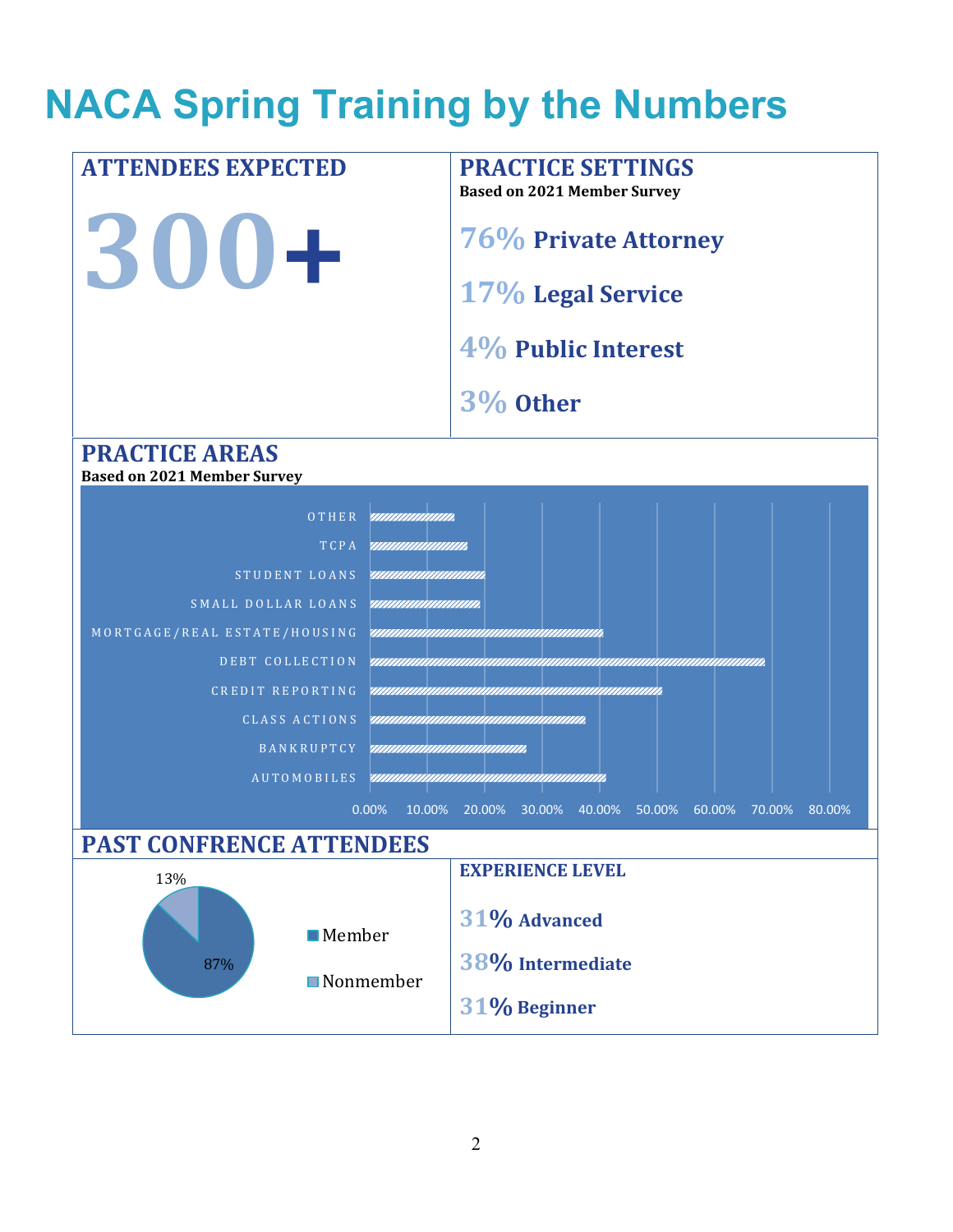### **Sponsorship Opportunities**

#### **Sponsorship opportunities are limited; secure your spot today! For additional questions, please email Leslie Taylor at [Leslie@consumeradvocates.org.](mailto:Leslie@consumeradvocates.org?subject=2020%20Sponsorship)**

|                                                           | Platinum<br>Sponsor | Plenary<br>Lunch Host | Networking<br>Lounge<br>Sponsor | So You<br>Want to be<br>a Class<br>Action<br>Attorney<br>Sponsor | Master's<br><b>Session</b><br>Sponsor | Women's<br><b>Networking</b><br>Event | Opening<br>Reception |
|-----------------------------------------------------------|---------------------|-----------------------|---------------------------------|------------------------------------------------------------------|---------------------------------------|---------------------------------------|----------------------|
| Cost                                                      | \$11,000            | \$5,000               | \$5,000                         | \$4,250                                                          | \$4,250                               | \$4,500                               | \$4,500              |
| # Available                                               | $\mathbf{1}$        | $\mathbf{1}$          | $\mathbf{1}$                    | $\mathbf{1}$                                                     | $\mathbf{1}$                          | $\mathbf{1}$                          | $\mathbf{1}$         |
| <b>Address</b><br><b>Attendees</b><br><b>During Event</b> |                     |                       |                                 |                                                                  |                                       |                                       |                      |
| Verbal<br>Recognition<br><b>During Event</b>              | Plenary<br>Lunch    | Plenary<br>Lunch      | Plenary<br>Lunch                | Workshop                                                         | <b>Session</b>                        | Event                                 | Event                |
| Logo on<br>Conference<br>Community<br><b>Site</b>         |                     |                       |                                 |                                                                  |                                       |                                       |                      |
| Logo on<br>Promotional<br><b>Materials</b>                |                     |                       |                                 |                                                                  |                                       |                                       |                      |
| Conference<br>Registrations                               | $\overline{4}$      | $\overline{2}$        | $\overline{2}$                  | $\overline{2}$                                                   | $\overline{2}$                        | $\overline{2}$                        | $\overline{2}$       |
| <b>Skirted</b><br><b>Exhibit Table</b><br>and 4 Chairs    |                     |                       |                                 |                                                                  |                                       |                                       |                      |
| Ad in Online<br>Conference<br>Program                     | <b>Full Page</b>    | <b>Full Page</b>      | <b>Full Page</b>                | <b>Half Page</b>                                                 | <b>Half Page</b>                      | <b>Half Page</b>                      | <b>Half Page</b>     |
| Onsite<br><b>Signage</b><br>Recognition                   |                     |                       |                                 |                                                                  |                                       |                                       |                      |
| Logo on<br>Conference<br>Webpage                          |                     |                       |                                 |                                                                  |                                       |                                       |                      |
| Recognition<br>in Online<br>Program                       |                     |                       |                                 |                                                                  |                                       |                                       |                      |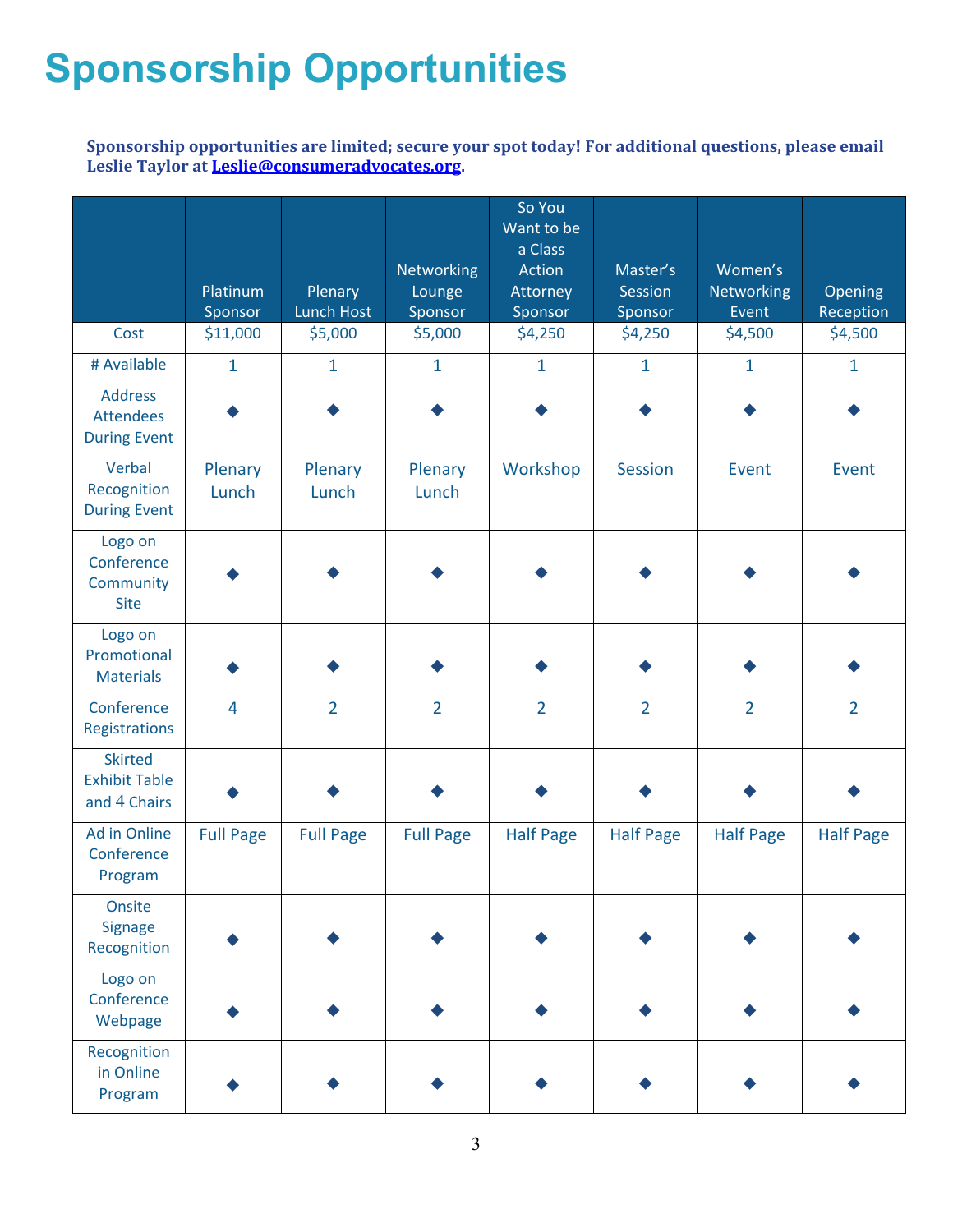|                                                           | <b>Class</b><br>Action<br>Reception | <b>FCRA</b><br>Workshop<br>Sponsor | <b>Sponsor All</b><br>Refreshmen<br>t Breaks | <b>Track</b><br>Sponsor | Networking<br>Lunch<br>Sponsor | <b>Breakfast</b><br>Sponsor | Wi-fi<br>Sponsor |
|-----------------------------------------------------------|-------------------------------------|------------------------------------|----------------------------------------------|-------------------------|--------------------------------|-----------------------------|------------------|
| Cost                                                      | \$4,000                             | \$4,000                            | \$4,000                                      | \$3,500                 | \$3,500                        | \$2,700                     | \$2,500          |
| # Available                                               | $\mathbf{1}$                        | 1                                  | $\mathbf{1}$                                 | $\overline{3}$          | 1                              | $\overline{2}$              | $\mathbf{1}$     |
| <b>Address</b><br><b>Attendees</b><br><b>During Event</b> |                                     |                                    |                                              |                         |                                |                             |                  |
| Verbal<br>Recognition<br><b>During Event</b>              | Reception                           | Workshop                           | Plenary<br>Lunch                             | <b>Track</b>            | Networking<br>Lunch            |                             |                  |
| Logo on<br>Conference<br>Community<br><b>Site</b>         |                                     |                                    |                                              |                         |                                |                             |                  |
| Logo on<br>Promotional<br><b>Materials</b>                |                                     |                                    |                                              |                         |                                |                             |                  |
| Conference<br>Registrations                               | $\overline{2}$                      | $\overline{2}$                     | $\overline{2}$                               | $\mathbf{1}$            | 1                              | $\mathbf{1}$                |                  |
| <b>Skirted</b><br><b>Exhibit Table</b><br>and 4 Chairs    |                                     |                                    |                                              |                         |                                |                             |                  |
| Ad in Online<br>Conference<br>Program<br><b>Book</b>      | <b>Half Page</b>                    | <b>Half Page</b>                   | <b>Half Page</b>                             | <b>Half Page</b>        | <b>Half Page</b>               | Quarter<br>Page             | Quarter<br>Page  |
| Onsite<br><b>Signage</b><br>Recognition                   |                                     |                                    |                                              |                         |                                |                             |                  |
| Logo on<br>Conference<br>Webpage                          |                                     |                                    |                                              |                         |                                |                             |                  |
| Recognition<br>in Online<br>Program<br><b>Book</b>        |                                     |                                    |                                              |                         |                                |                             |                  |